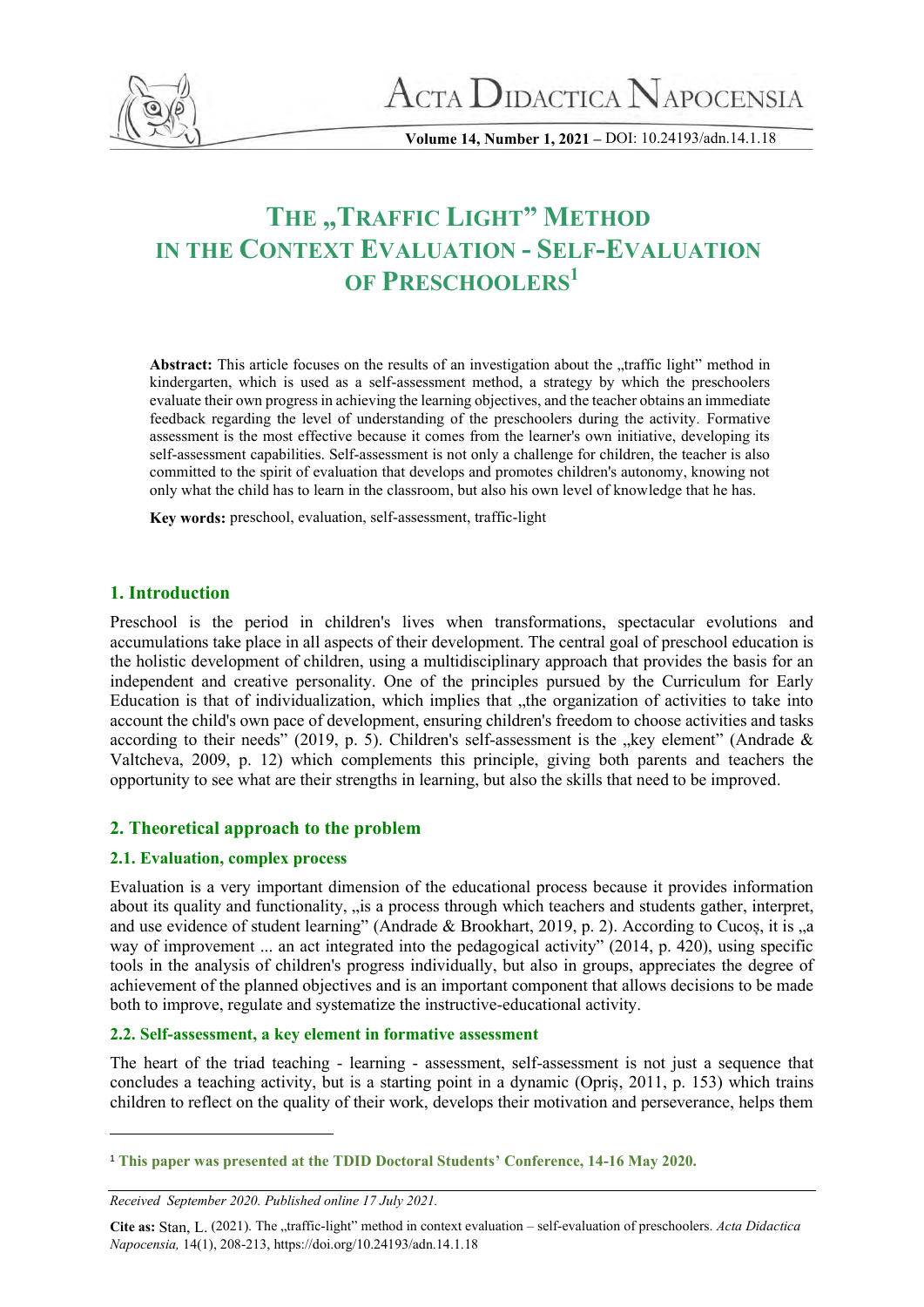understand how to learn better, but also asks for help when they need it (Andrade, 2009, p. 13). It is not done by simply adding a few assessment exercises to existing teaching, but by engaging them in their own learning (Black, Harrison, Lee, Marshal, & William, 2003, p.7).

There are many types of self-assessment, from simple and holistic techniques to complex and multidimensional analysis. Among the simple techniques, we mention the autonotation of one's own work by assigning smiley faces or stars, self-correction (according to certain criteria), traffic light, thumbs up / thumbs down, but also complex ones such as checklists (checklists), rubrics structured, reflective diary, concept map, triangles, scale, PMI diagram (plus, minus, interesting).

#### 2.3. "Traffic light" - a method of self-assessment of preschoolers

The "traffic light" involves the use of colored codes to determine the level of confidence given to your work (Earle, Asbury, McGrogan, McKay, & Salter, 2019, p.37). In kindergarten, it is used as a method of self-assessment, a strategy by which preschoolers assess their own progress in achieving learning objectives, and the teacher obtains immediate feedback on the level of understanding of preschoolers during the activity. We must always start by asking children to identify those elements that they consider "green", an essential step through which they develop their spirit of observation, ability to analyze, justify and argue in a positive context (McCormick & Harvey, 2018, p. 13).

In order to do this, it is important to know the work tasks, objectives and success criteria according to which the evaluation will be made and, most importantly, the children must be objective, especially when it comes to their own work (Opriş, 2011, p. 153). This is not done suddenly but gradually, the selfassessment approach of the preschooler including at the level of internal factors, two categories of components, one affective, motivational and one estimative. In order for the preschooler to improve his learning through the process of self-evaluation, he must become the author of his own training through a transfer of authority, control and responsibility from the teacher (Dulamă, 2005, p. 91).

In order to better understand this strategy, a large traffic light can be made with the children, and next to the colors it will be written what each one means. Green means  $I$  know, I can do it myself", yellow means "I'm not sure, I have a question", and red means "I don't understand, I need help". The children each use three cards, differently colored, which allow them to communicate with the educator without raising their hand. Depending on the task received, the preschooler places on top of the card that represents his level of understanding, so the teacher knows which children can continue working independently and who need help.

Another way of using the traffic light by preschoolers is the colored stickers, which can be used to mark the level of confidence, being a truly effective self-assessment tool (White & White, 2018, p. 2). Children have access to these polka dots that they can use whenever they need. If some tasks are not understood and receive a yellow or red dot, you can talk to the children in question to see what they did not understand and why. Once they understand and solve the tasks correctly, they can stick the green dot. The introduction of works in traffic light trays is also a simple way of communication between the teacher and the children. All they have to do is place their work in one of the colored trays, depending on their understanding of the task. This is extremely useful for the teacher because he can focus his attention for the beginning on those children who need more explanations in solving tasks.

The "traffic light" can also be used to manage the behavior of preschoolers in the classroom. Every morning, the children present start from the color green, which means that it is an appropriate behavior. Depending on their behavior during the day, children may change to yellow, which means "warning", when something in the behavior is not appropriate and it's time to calm down, or even red, which means "stop" and they should stop and think because this behavior is not accepted. Both children who have reached the color yellow and those who have reached the color red must find the solution to return to the green, to be aware of what they have done wrong in their behavior and to correct their mistake.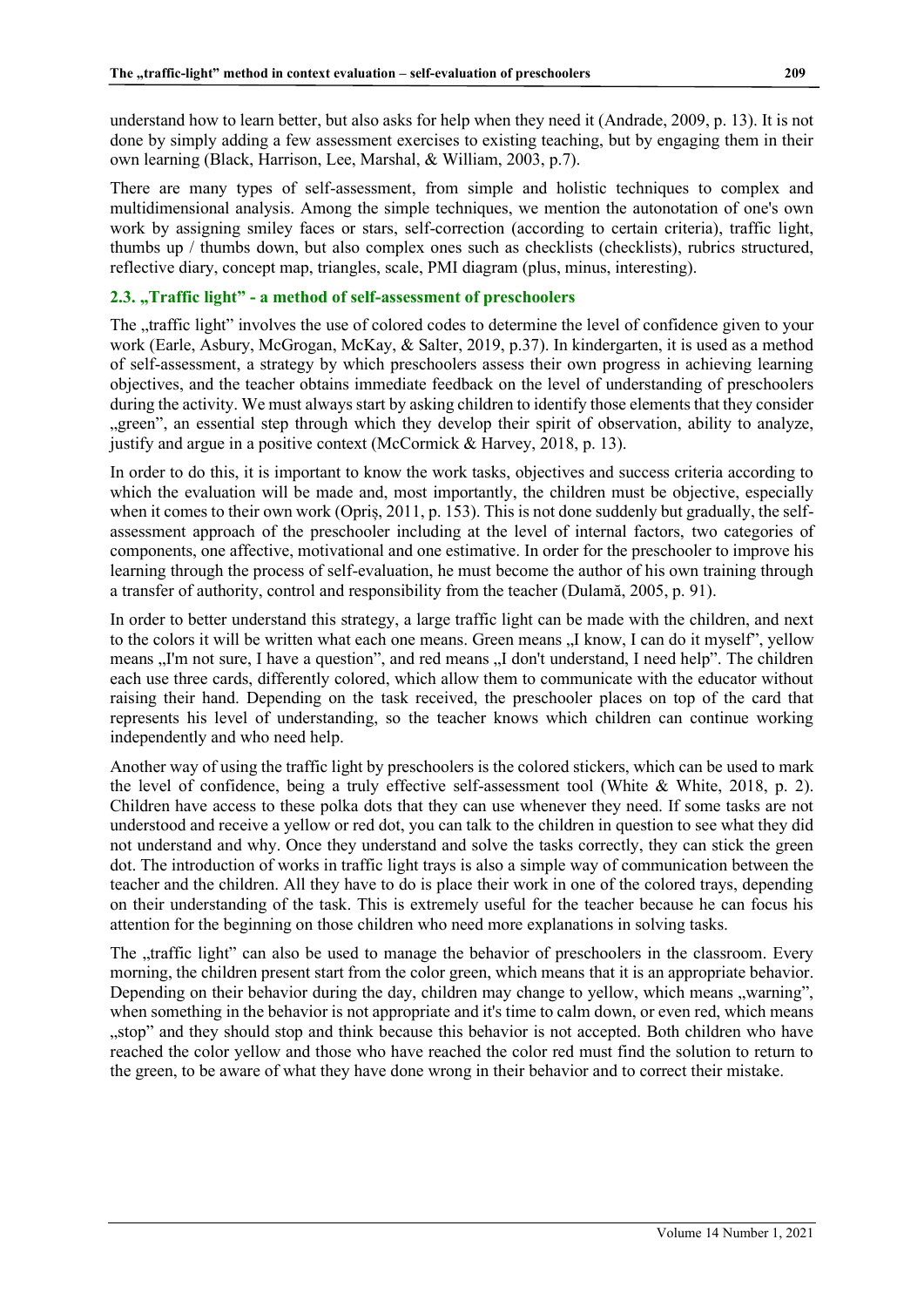## **3. Research methodology**

### **3.1. Research task**

A task of the research was to identify the views of teachers in relation to the use of "traffic light" as a method of self-assessment of preschoolers in the instructional-educational process carried out in the group.

## **3.2. Research instrument**

The investigated population received a questionnaire in online format, between May and June 2020 and was addressed to teachers in preschool education, both in urban and rural areas. The questionnaire had 23 items and was structured in three parts. The first part focused on the demographic data of the respondents (9 items), the second part aimed collecting data on various aspects involved in the selfassessment of preschoolers (10 items), and the third part referred to moral education conducted both in the family as well as in the kindergarten (4 items). The questions used were open, closed and mixed. 5 open-ended questions asked teachers about the characterization of the group from a moral point of view, about how it integrates self-assessment in activities and the level of difficulty in using it in the group, parental support in forming moral skills and attitudes in children, but also what they want to learn from self-assessment training courses for preschoolers. 4 questions out of the 18 closed were dichotomous questions, regarding gender, environment, use of self-assessment methods, but also participation in training courses on this topic. 10 semi-open questions collected identification data of the teachers participating in this study, information on the use of self-assessment methods and the percentage during a teaching activity, given to the self-assessment of preschoolers. Also in the category of closed questions were the 4 semantic questions in scale, which followed the frequency of using self-assessment methods, the conditions necessary for self-assessment, its contribution to shaping the moral behavior of preschoolers and the share of institutions involved in children's moral education.

## **3.3. Participants**

The sample consisted of 122 teachers who participated voluntarily in this study, aged between 18 and 64 years, 121 females (99.2%) and only 1 male (0.1%), distributed in the following age groups: 18-29 years (13.2% respondents), 30-39 years (33.6% respondents), 40-49 years (32.8% respondents), 50-59 years (16.4 respondents), over 60 years the rest of the respondents (4.1%). Out of the total number of teachers, 64% have a first degree, 13.9% have a second degree, 21% have passed the teacher confirmation exam (In Romania there are exams on which teachers can achieve a higher qualification level. The first exam is the teacher confirmation exam, which is compulsory. The next exams, second degree and first degree, are optional.) 100 respondents (81.96%) from urban areas and 22 respondents (18.04) from rural areas.

#### **4. Results**

The obtained data was quantitatively analyzed using SPSS statistical processing program.

In the questionnaire teachers were asked what self-assessment methods they use and how often they use them in their activities. The answers are presented in Table 1.

| Self-                 | Frequency | Percent | How often do you use these self-assessment methods |                          |                 |        |                               | Total |
|-----------------------|-----------|---------|----------------------------------------------------|--------------------------|-----------------|--------|-------------------------------|-------|
| assessment<br>methods |           |         | $1-2$<br>times a<br>month                          | $1-2$<br>times a<br>week | Almost<br>daily | Rarely | As many<br>times as<br>needed |       |
| self-correcting       | 19        | 15.6    |                                                    | ◠                        | 4               |        | 12                            | 19    |
| Self-scoring          | 58        | 47.5    |                                                    | 4                        | 8               |        | 44                            | 58    |

**Table 1.** *Self-assessment methods used in the activity and their frequency*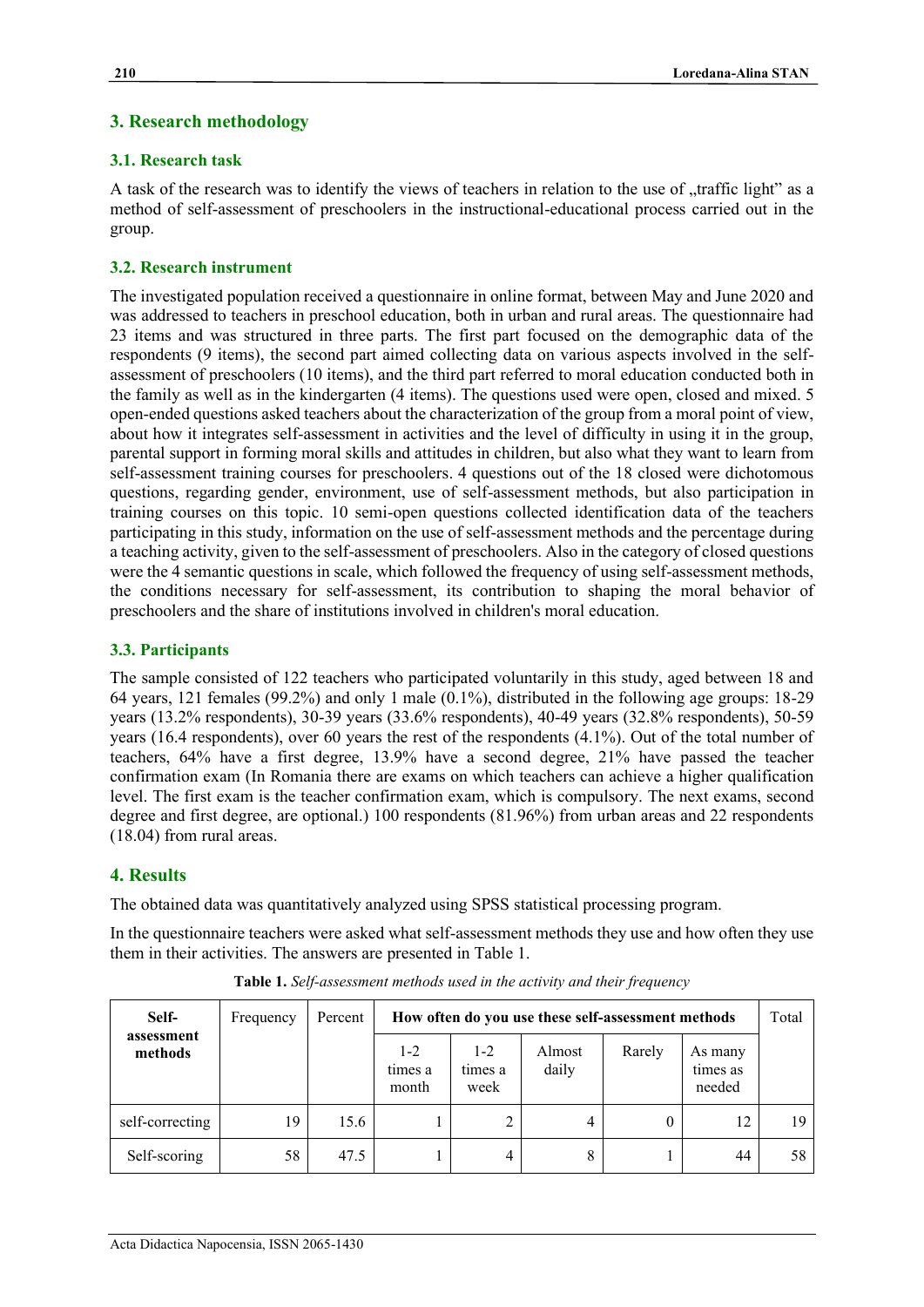| checklist               | J   | 4.1  | 0 | $\boldsymbol{0}$ |    | O        |    |     |
|-------------------------|-----|------|---|------------------|----|----------|----|-----|
| the reflective<br>diary | 14  | 11.5 |   | ◠<br>∠           |    | $\theta$ | 8  | 14  |
| traffic-light           | 26  | 21.3 |   |                  | 4  | 0        | 20 | 26  |
| Total                   | 122 | 100  | 4 | $\mathbf Q$      | 21 |          | 87 | 122 |

The data obtained in the study showed that "self-scoring" using "smiley faces" or "stars" is the most used method of self-assessment of preschoolers by educators. However, 21.3% of respondents use the "traffic light" in their daily activities in kindergarten whenever needed, because it is a simple and quick strategy to get feedback from children and give them directions where needed. The materials for this method are easy to make, but also simple to use by preschoolers.

The "traffic light" can also be used before starting a thematic project. There is a discussion with the children about the aspects they want to be transmitted in the respective project. The educator asks certain questions related to the chosen topic, and they show interest or disinterest, showing a color of the traffic light with which they are in agreement at that time, giving the teacher the opportunity to choose only those activities that bring news in the children's field of knowledge.

Being a color-focused method, the "traffic light" can be used for all groups of children in kindergarten, even for the youngest group in a simplified form. Using the color card system can reduce children's anxiety by just showing the educator the color that matches their level of understanding. 53.85% of educators applied it to the oldest group, 19.23% to the middle group, 15.39% to the youngest group and 11.53% to the mixed group

Table 2 shows that the educators who use the "traffic light" method have quite large groups, between 26 and 30 children.

| Number of                     | Self-assessment methods |              |                |                         |               |              |  |  |  |
|-------------------------------|-------------------------|--------------|----------------|-------------------------|---------------|--------------|--|--|--|
| children in the<br>group      | self-<br>correcting     | Self-scoring | checklist      | the reflective<br>diary | traffic-light | <b>Total</b> |  |  |  |
| between 16 and<br>20 children | $\overline{2}$          | 6            | $\theta$       | $\overline{4}$          | 3             | 15           |  |  |  |
| between 21 and<br>25 children | 8                       | 16           | $\overline{2}$ | $\overline{2}$          | 6             | 34           |  |  |  |
| between 26 and<br>30 children | 6                       | 22           | $\overline{2}$ | 4                       | 10            | 44           |  |  |  |
| between 31 and<br>35 children | $\overline{2}$          | 10           | 1              | 2                       | 6             | 21           |  |  |  |
| 15<br>under<br>children       |                         | 4            | $\theta$       | 2                       | 1             | 8            |  |  |  |
| Total                         | 19                      | 58           | 5              | 14                      | 26            | 122          |  |  |  |

**Table 2.** *Self-assessment methods used in relation to the number of children in the group*

*In teaching activities*, the immediate response from the teacher encourages the children to reveal their problems. They realize where they need help and thus, they can improve their own learning through self-assessment, and through knowledge sharing and cooperation they help their colleagues. When you present them with a new theme, see if they understand by the color of the cards in front of them. If a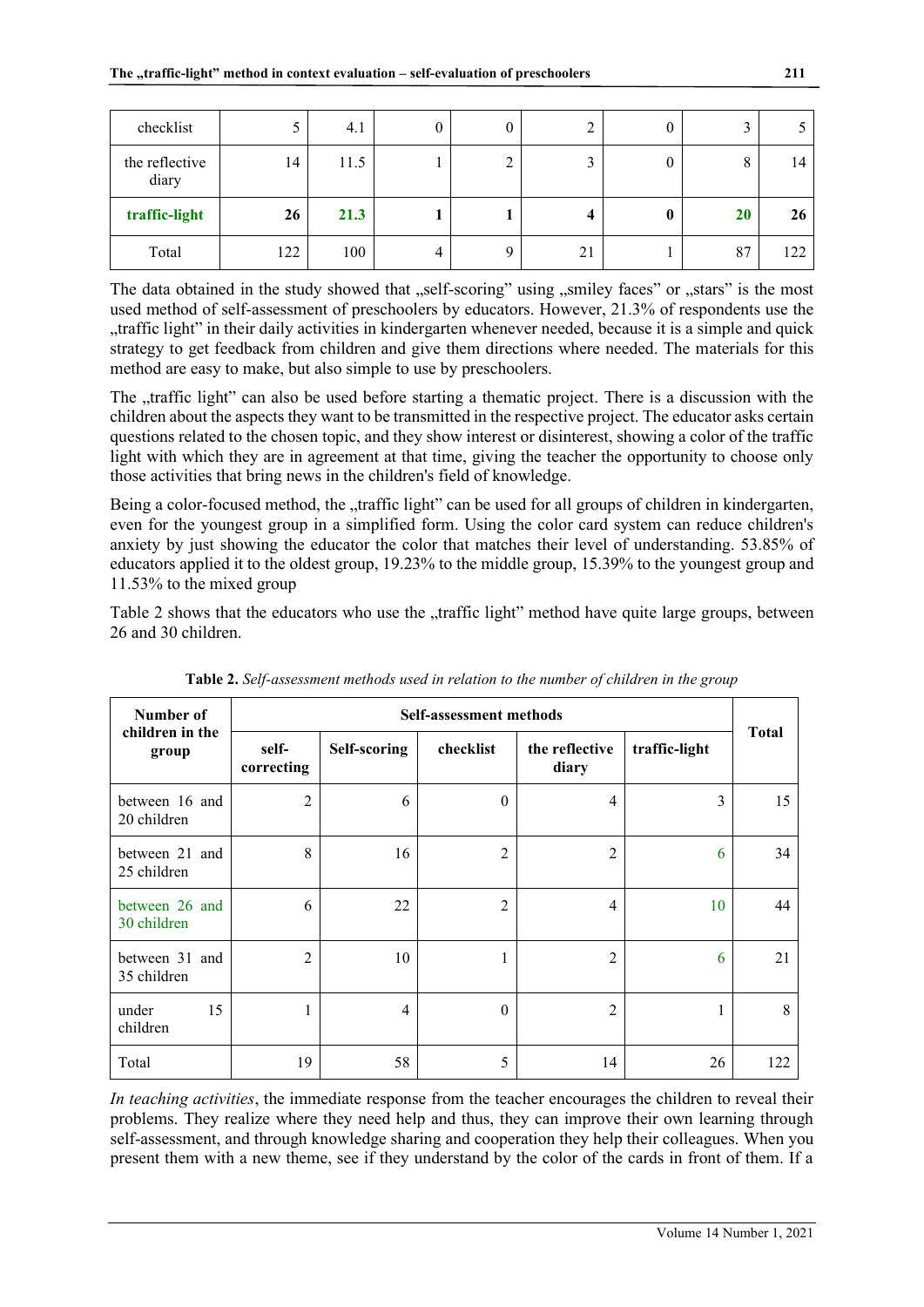child chooses the yellow or red card, they can be given the necessary explanations, so the teacher makes sure that the whole class understands the information transmitted.

*In the fixing activities,* the children can be grouped according to the chosen color, and the indications are given to the whole group at once. You can also send those who have the green card to help those with the yellow card, while you will work with those who have the red card. *Before the assessment activities*, it is possible to work with a smaller group of children to be better observed and to make them understand where they still have to work. This method cultivates children's motivation towards learning and a responsible attitude towards their own activity.



Figure 1. *Use of "traffic light" according to seniority in education* 

As Figure 1 shows, regardless of seniority, teachers use the "traffic light" method in their activities. Preschoolers can acquire the ability to make decisions, to make informed choices only under the guidance of the teacher. The distinctive signs used in this method serve as a simple means of communicating the assessment of the preschooler, who may later be asked to motivate his choice (Black, Harrison, Lee, Marshall & Wiliam, 2002, p.11).

# **3. Conclusion**

Assessment is a complex process that provides the teacher with information about the child's preparation by analogy with the requirements of the school curriculum, and for the child it is the means by which he realizes how he is seen and understood by the teacher and how he appreciates the training. "By informing them of the assessment criteria to be used, the teacher will stimulate motivation and develop students' self-assessment skills" (Oprea, 2009, p. 241). In order to achieve self-assessment, children, especially preschoolers, need guidance from the teacher, conducting transparent assessments in which they are explained (in their understanding) the criteria they must meet, by training in assessing their own performance and own results.

The benefits of self-assessment are multiple, both for children and teachers, preschoolers becoming much more independent in their own learning, but also more motivated to discover new things, being able to freely express what they know without fear of being criticized, being able to establish where they are at the moment and what are the next steps in learning. For teachers it is a challenge, carrying out activities involving children actively in their development and transferring some of their responsibilities.